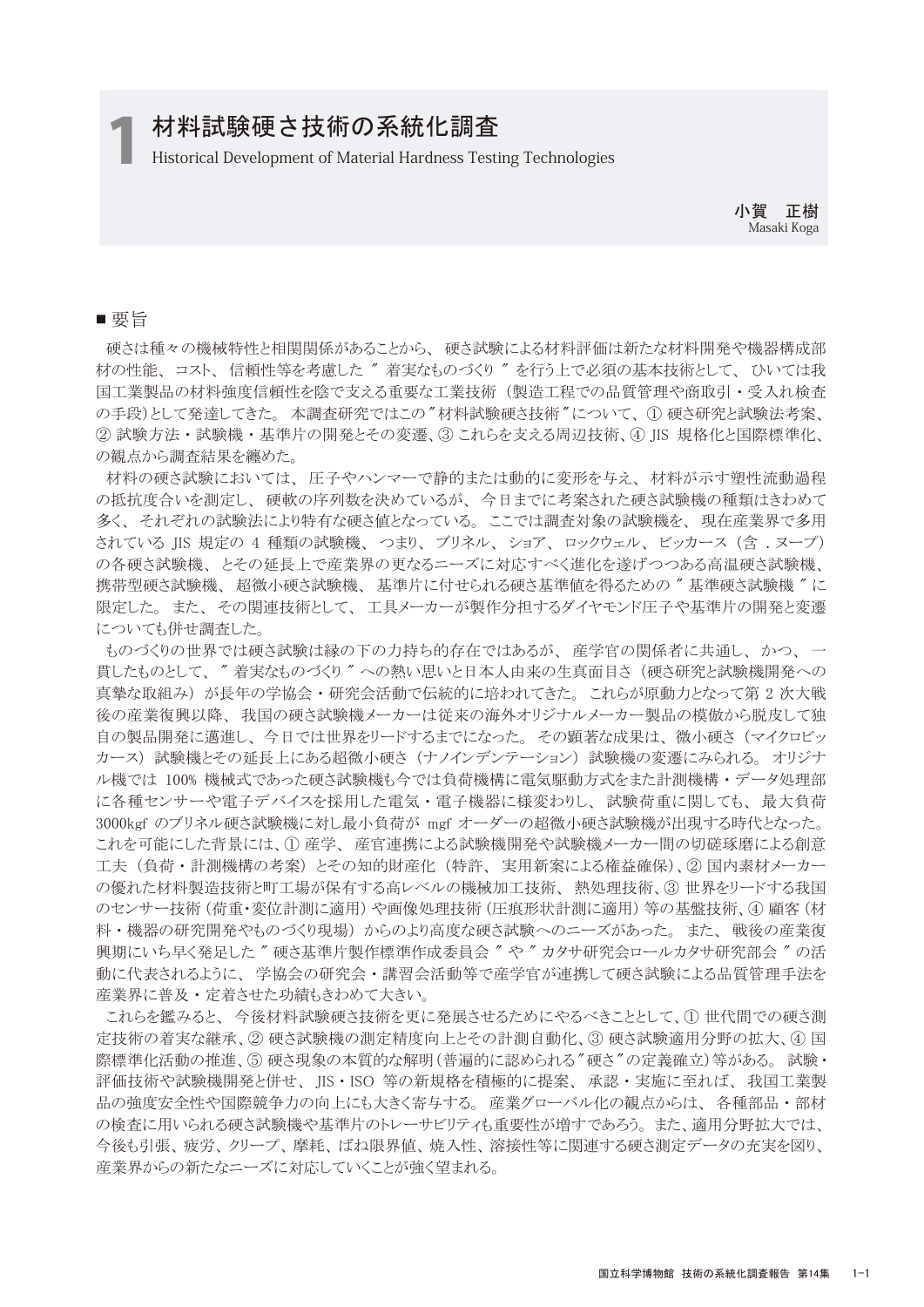## ■ Abstract

Material evaluation due to the hardness test has progressed as an indispensable basic technique to do steady manufacture, considered the performance, cost and reliability of a raw material or a component of equipment, because the hardness of material correlates with its various mechanical properties. And so, it has been recognized as an important industrial technology (means of the quality control in manufacturing process, the transaction or the acceptance inspection) to support behind the material strength reliability of an industrial product manufactured in our country. In this research on the material hardness testing technologies, the results were settled from the four view points, i.e. ① study of the hardness and invention of the testing method, ② development and transition on the testing methods, testers and standard blocks, ③ supporting technologies and ④ JIS and international standardizations.

 On the hardness test, static or dynamic deformation is caused in the measured material by adding a load through an indenter or a hammer, and a hardness value is ranked by its resistant degree against permanent flow. A great many kinds of hardness testers have been invented up to the present and their calculated hardness values differ from each other, resulting from the difference of their definitions. In this investigation, the object of hardness testers were limited to four kinds of testers standardized by JIS, i.e. Brinell, Shore, Rockwell and Vickers testers, and their prolonged testers to meet still more industrial needs, i.e. high temperature hardness tester, portable hardness tester, nano indentation hardness tester and "Basic Hardness Tester" evaluating the numerical hardness value of a standard block. As related technologies, the development and transition of diamond indenters and standard blocks, being made by tool makers, were also investigated.

 Through a longtime activities at the relevant association or workshop, hardness participators, formed by industrial-academic-governmental cooperation, have cultivated traditionally a strong thought to "faithful manufacturing"as well as the sincere approach to hardness research and tester development with particular seriousness originated Japanese. Taking opportunity of industrial recovery after the Second World War, these became moving force to go forward independent development for hardness tester makers in our country, gotten rid of the copy from a past overseas original tester, and so, the Japanese hardness tester has become to lead the world today. Such fruits are seen in the transition of micro hardness (micro Vickers) tester and ultra micro hardness (nano indentation) tester. Nowadays, a hardness tester has replaced completely to an electric equipment, adapted an electric driving force as loading mechanics, various sensors as measuring mechanics and electronic devices as data processing, though the mechanics of each original hardness tester was all machinery. And the testing load of 1mgf order at a minimum has come into existence in nano indentation tester, differing with 3000kgf at a maximum in Brinell tester. For the background to enable these matters in our country, there were some excellent basic technologies in circumstance as follows, as well as the effort of parties concerned. ① development of the tester due to cooperation industrial-academic or industrial-governmental and creative ideas, studied hard by competing with each other among tester makers, and the security of these interests due to the intellectual property right, ② high qualitative material supplied by manufacturer possessing its distinguished producing technology, and excellent techniques of machining and heat treatment held by small factory, ③ technologies of sensor and image processing, leading the world, ④ advanced needs from user (the fields of development or operation in manufacture) . As typified activities for the hardness standardization at an early stage of industrial recovery after the war, the workshop and the training course, practiced by association periodically under industrial-academic-governmental cooperation, have contributed greatly to spread the quality control due to hardness test in the industrial world.

 In consideration for these investigation results, the author suggests several items as follows for further development on a hardness tester in future. ① steady succession of the hardness testing technique from a skillful engineer to a young engineer, ② improvement of measurement accuracy and automatic operation system of the hardness tester, 3 spread of applied field on the hardness test, 4 newly proposal of an international standard draft and its promotion to standardization, ⑤ essential elucidation of the hardness mechanism, i.e. establishment of an universal definition on the hardness.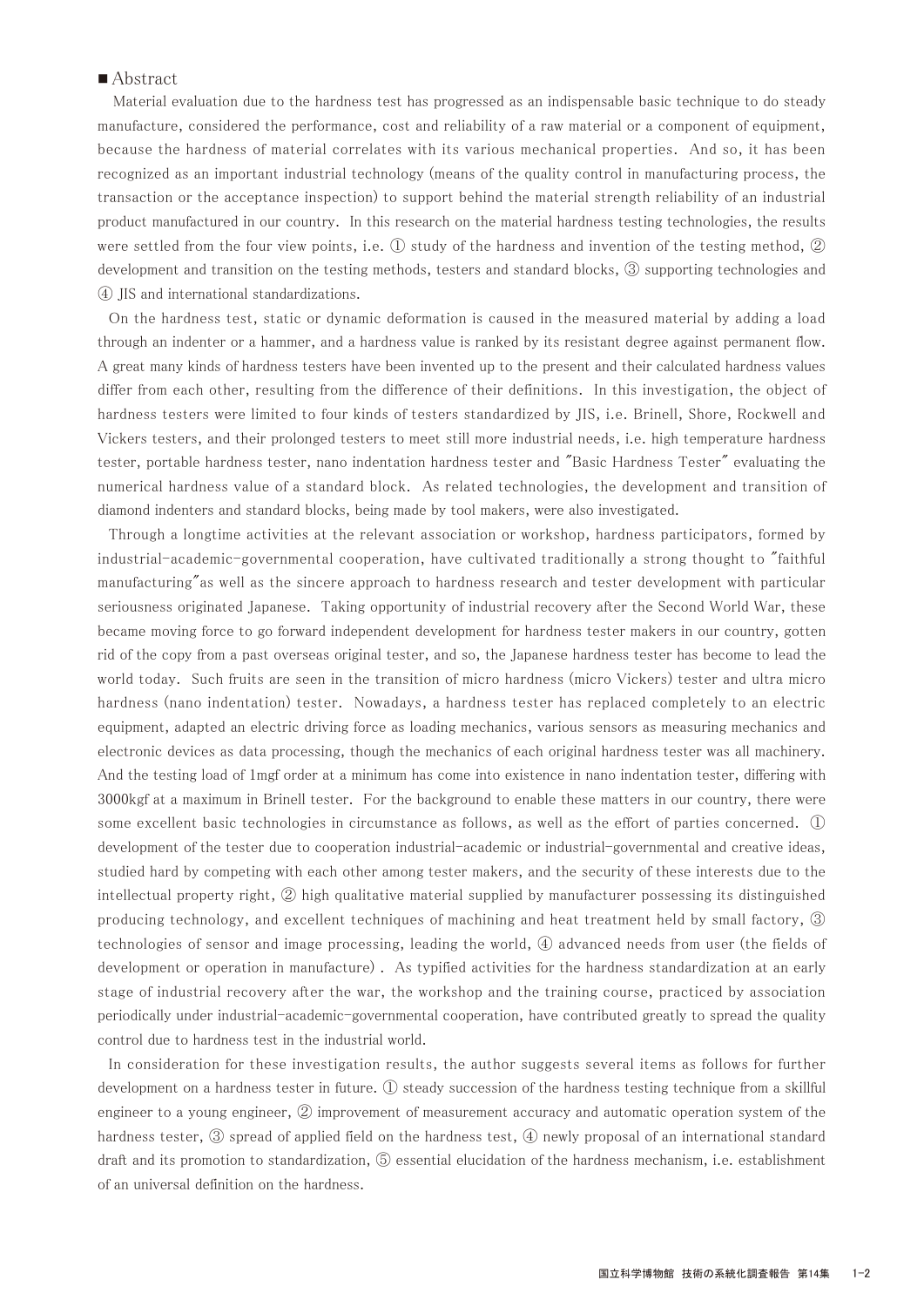| $\blacksquare$ Contents |                |
|-------------------------|----------------|
| 1. はじめに                 | 3              |
| 2. 硬さ研究のあゆみ             | $\overline{4}$ |
| 3. 我国における硬さ研究活動         | 8              |
| 4. 日本工業規格 (JIS) にみる硬さ試験 | 11             |
| 5.硬さ試験機の開発、 技術の変遷       | 18             |
| 6. 硬さ試験機の高性能化を支える周辺技術   | 51             |
| 7.硬さ基準片の開発、 技術の変遷       | 56             |
| 8.ものづくり現場における硬さ試験の利用    | 62             |
| 9. 硬さ試験の国際標準化           | 66             |
| 10. すゃすてド               | 70             |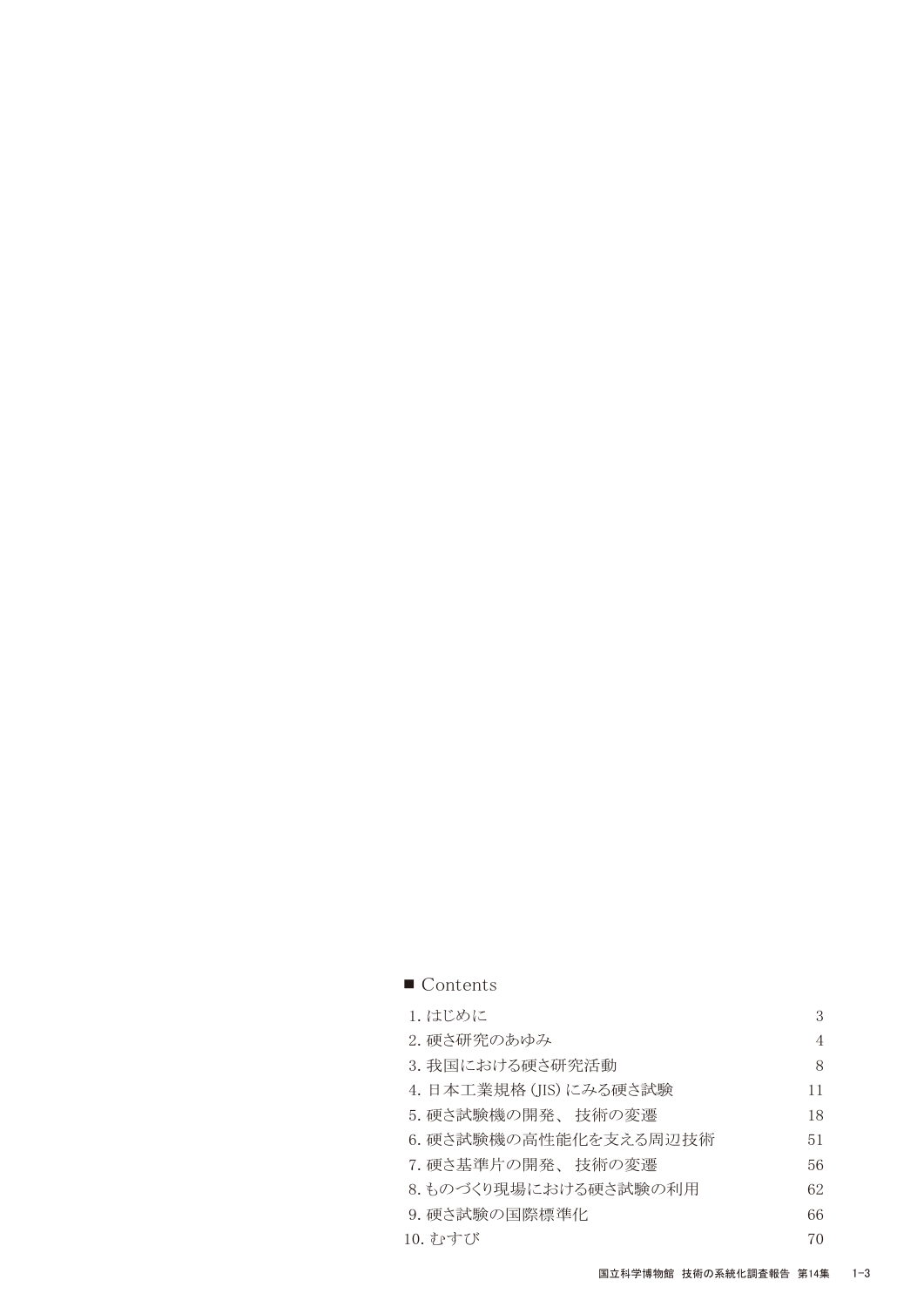# エスカレーター技術発展の系統化調査

**Historical Development of Escalator Technology** 

後藤 茂 Shigeru Goto

## ■ 要旨

エスカレーターの原理的アイデアは 1850 年代の米国で誕生し、 実用機の原型は 1900 年のパリ万国博に出 展されたのが始まりとされる。 欧米での揺籃期を経て、 1914 年 (大正 3) に米国から輸入された製品がわが国 の1号機であった。

 その後、 国産化も開始されたが、 戦時の中断もあり本格的な技術発展はエスカレーターの需要が拡大し始め た戦後の復興期からであった。

 エスカレーターの外観を一新した欄干意匠の全面照明化、 透明化は、 戦後復興期の経済発展を背景とした 顧客ニーズに応えて、 日本メーカーが世界に先駆けて実用化した技術であり、 世界のエスカレーターの技術開 発に一つの方向を示すものとなった。

 その後の高度成長期を経て商業施設 ・ 交通機関の駅等を中心に急激な量の拡大をみたが、 1973 年の石油 ショックを契機に、 社会環境と社会ニーズは転換点を迎えた。

 先ず、 この年代から省エネルギーが社会の大きなテーマとして台頭した。 さらに 1980 年代に入り、 高度成長 期の機能本位主義の反作用として個性の追求や価値観の多様化に象徴される社会トレンドが顕在化し始めた。 さらに 1980 年代の後半以降、 福祉社会の実現を目指したバリアフリー化が促進され各種の法整備も行われた。 マイコン制御やインバーター制御等、 電子化技術が活発に応用され始めたのもこの時期である。 メーカー各社 はこうした時代の変化や技術の進歩に対応し、 省エネルギー形、 らせん形、 車いす利用形、 超高揚程形、 超省スペース形など各種の新機能 ・ 新機種開発を手掛けてきた。

 一方、 ドアがなく可動部が露出というエスカレーター特有の構造に伴う安全性の確保・向上はいわばエスカレー ターの宿命的課題であった。 メーカー各社は安全性のレベル向上を目指して開発を継続し、 日本メーカー特有 の安全性向上策をいくつか具体化してきた。

 戦後復興期、 高度成長期を経て、 20 世紀終盤には日本のエスカレーター市場は世界でも No.1 の地位を占 めるに至った。 国内の各種社会ニーズ、 顧客ニーズに柔軟に対応できた背景には、 こうしたわが国の大きな市 場が支えとなってきた。 その結果、 技術面で世界をリードするレベルに到達し、 いくつかの世界初の製品を送り 出している。

 わが国エスカレーターの技術発展を支えた主な要因を総括すれば、 先ず大きな国内市場の存在があり、 それ を背景とした社会ニーズへの積極的な対応、 安全性向上へのたゆまぬ技術開発、 さらにメーカー間の熾烈な開 発競争の4点が挙げられる。

 しかし、 今世紀に入りこの要因に変化の兆候が現れている。 国内需要が低下傾向にあることに加え、 急激な 拡大を示す中国市場での欧米メーカーの躍進により、 世界市場における日本メーカーの位置の低下が顕著に なっている。 中長期の展望に立ち、 さらなる発展を目指して、 今まで以上に世界市場を視野に入れた技術開 発に取り組んでいく必要があろう。

## ■ Abstract

 Although the basic idea of the escalator appeared in the 1850s in the USA, it wasn't until the 1900 Paris Exposition that a prototype for a commercial model was first exhibited. After the initial development in the West, an escalator imported from the USA was the first to appear in Japan, in 1914.

 technology occurred from the post-war recovery period when the demand for escalators started to grow. Domestic production started after that, but it was interrupted during the war so the real expansion in the

 The full illumination and transparency of the balustrade designs, which completely revised the appearance of escalators, are technologies that were made practical by Japanese manufacturers as world pioneers, in answer to customer needs against the background of the economic expansion of the post-war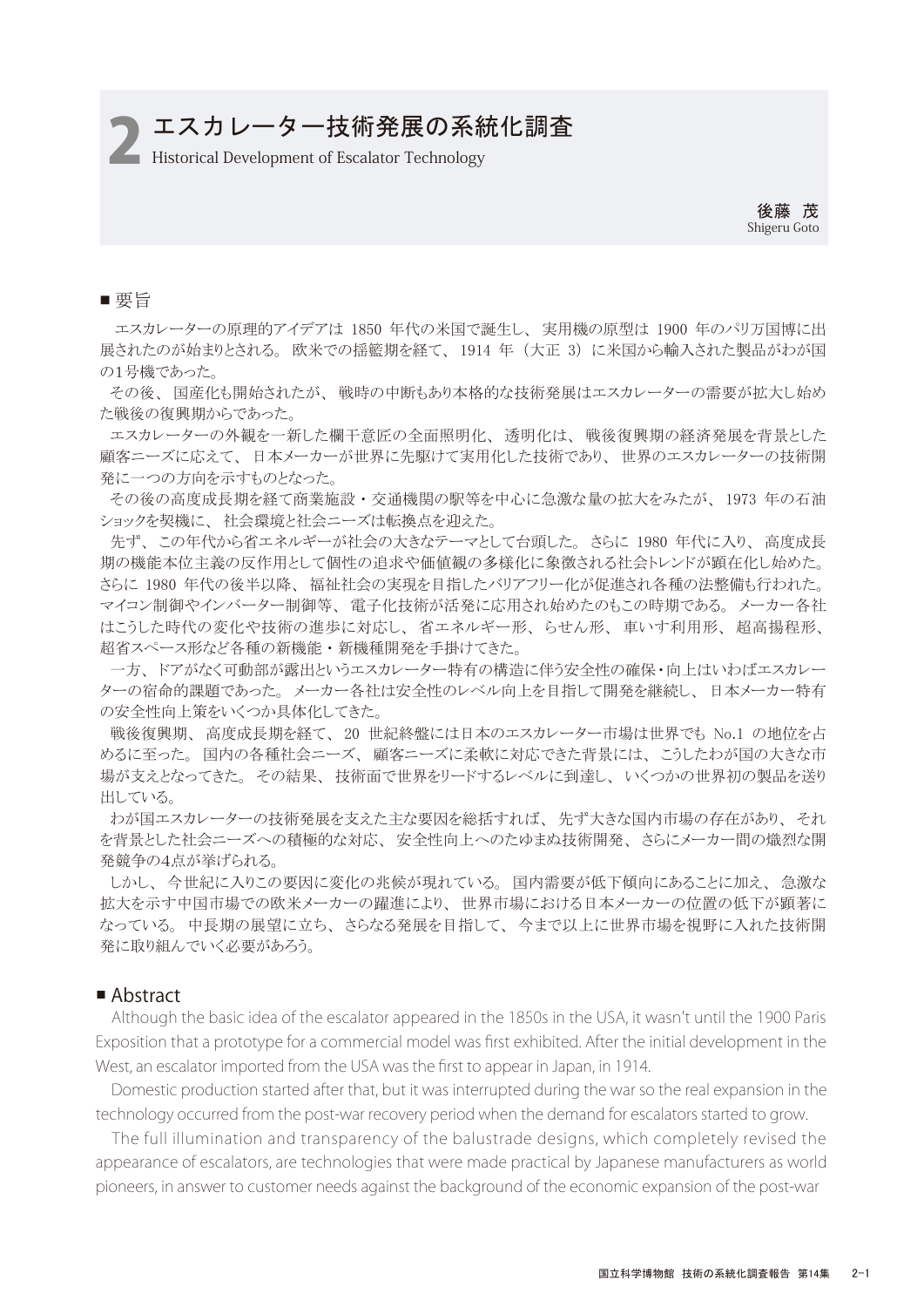recovery period. This became one direction of development of escalator technology in the world.

 During the subsequent high-growth period, a rapid expansion was seen centered on commercial establishments and the stations of public transportation, but the social climate and social needs led to a turning point at the oil crisis of 1973.

 First of all, energy conservation emerged as a huge social concern from that period. In addition, at the start of the 1980s, social trends that symbolized wide ranges of personal pursuits and values began to become obvious as a reaction to functionalistic principles. From the late 1980s onward, various legislations were enacted to promote a "barrier-free" society with the aim of implementing a welfare society. This was a period during which computerization such as microcomputer control and inverter control began to be actively applied. The manufacturers responded to these changes in the times and progress in technology by becoming involved in the development of new functions and new models, such as low-energy escalators, spiral escalators, wheelchair-use escalators, super high-rise escalators, and space-saving escalators.

 At the same time, ensuring and improving safety concerns posed by the characteristic structure of escalators, where there are no doors and the moving parts are exposed, became something of a vital challenge. The manufacturers continued developing products with the aim of improving the level of safety, and a number of safety improvements specific to Japanese manufacturers have been put into practice.

 After the post-war recovery period and high-growth period, Japan's escalator market achieved the No. 1 position in the world toward the end of the 20th Century. Thus Japan's large market provided great support against a background capable of responding flexibly to various social needs and customer needs within Japan. As a result, they reached a level at which they lead the world from the technological viewpoint and brought out a number of products that were the first in the world.

 If we look at the main factors that fueled the technological expansion of Japanese escalators, we can see four points: First is the existence of a large domestic market, then there is active response to social needs against that background, unceasing technology developments towards safety improvements, and finally there is the cutthroat competition between manufacturers.

 However, as we entered this century, symptoms of change were seen in those factors. In addition to a downward trend in domestic demand, there has been a prominent fall in the position of Japanese manufacturers in the world marketplace, due to a surge of Western manufacturers toward the Chinese market which is expanding rapidly. Looking at the medium to long term, it may be necessary to aim at even further expansion and tackle technology developments from a perspective that concentrates on the world market even more than before.

| 1. はじめに                     | 73  |
|-----------------------------|-----|
| 2. エスカレーターの誕生               | 74  |
| 3. 国内への導入と国産メーカーの誕生         | 80  |
| 4. 戦後の復興と普及発展期 (1945~1970年) | 89  |
| 5. 多様な需要と機種開発 (1970年~)      | 97  |
| 6. 安全性の確保・向上                | 114 |
| 7. 動く歩道の変遷                  | 124 |
| 8. 考察                       | 128 |
| 9. あとがき                     | 134 |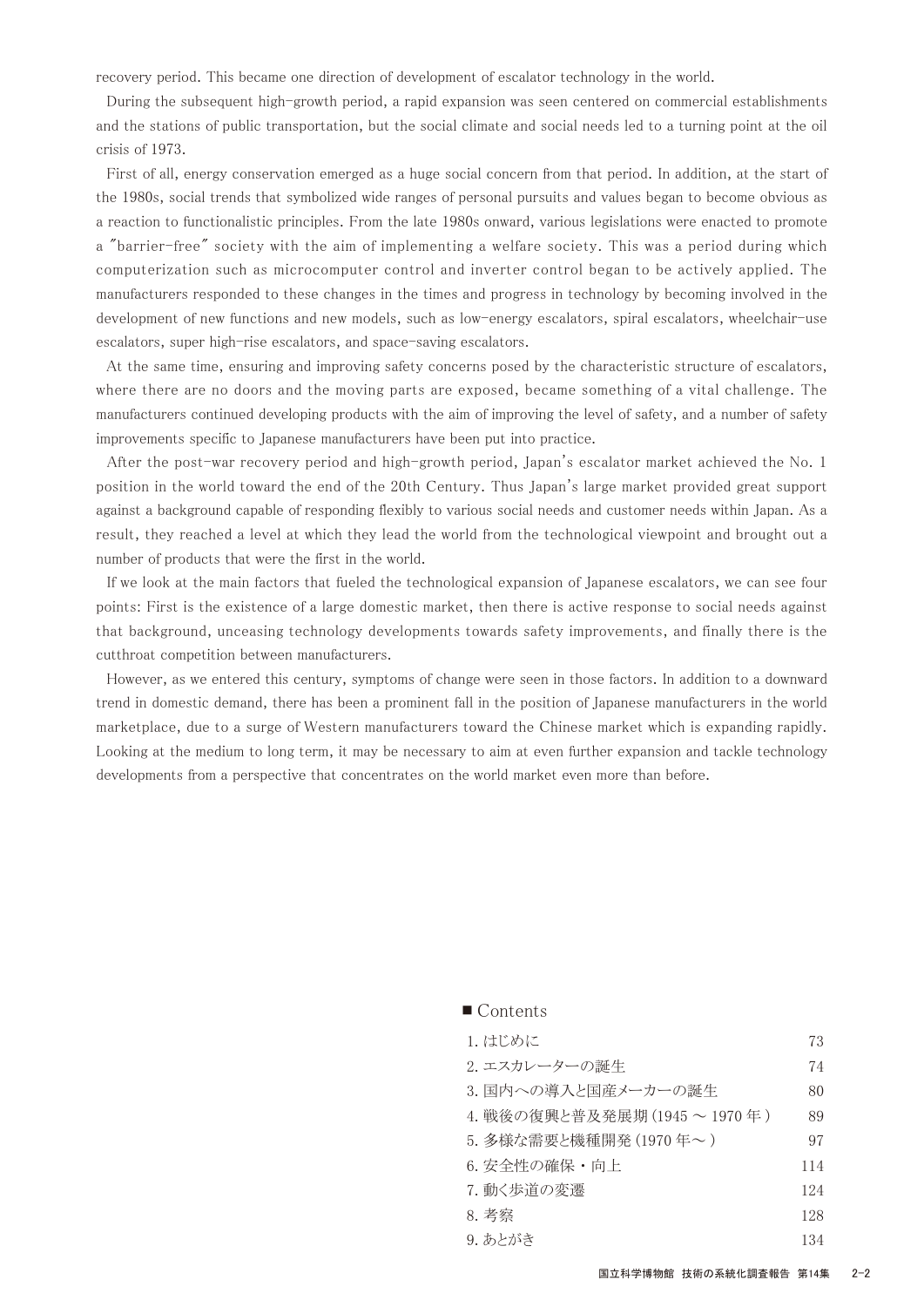# 酵素の生産と利用技術の系統化

3Systematic Survey of the Technical Development for Production and Application of Enzyme

中森 茂 Shigeru Nakamori

■ 要旨

わが国における酵素技術、 つまり酵素の生産と利用技術の系統化調査を行った。

 酵素は動植物から微生物まで、 あらゆる生物がもつタンパク質を主成分とする生体触媒である。 生物の生命 活動は生体内の化学反応によって営まれているが、 これらの化学反応を正確、 かつ円滑に進行させる触媒が酵 素である。 酵素の特徴は常温常圧の穏やかな条件下で反応を進めること、 酵素は生体から取り出し、 この反 応を試験管の中で再現できること、 酵素には基質特異性があり、 基質 (原料素材) を厳密に選択すること、 熱 などの過酷な条件下では失活すること、 などである。

 酵素の実体が明らかにされたのは 19 世紀後半のことであるが、 酵素の実体を知ることのなかった古来より、 人 間は酵素をいろいろの形で有効に活用してきた。 チーズの製造や酒類の発酵などである。 日本は温暖湿潤な モンスーン地帯に位置し、 そこでは米作が行われ、 大豆が生産され、 カビがよく生育し、 醸造技術が発達し、 米や大豆を原料として清酒、 ミソ、 ショウユなどが生産された。 醸造技術は微生物を活用する技術であり、 酵素 技術でもある。 そのような酵素や微生物技術が発達した土壌の上に、 近代の欧米で生まれた微生物学や分子 生物学の知見や情報がいち早く導入され、 日本独特のアミノ酸や核酸発酵技術が生まれ、 酵素や抗生物質の 生産技術が発達して、 日本は今やこの分野では世界のリーダーの一つに数えられるようになった。

 日本の酵素産業には酵素そのものを製品として扱う企業と、 酵素を手段として製品の製造に活用する企業があ る。 日本の酵素産業はアミラーゼの生産からスタートし、 その後糖質関連、 タンパク質分解など、 多彩な製品 を生み出し、 また日本独特の特徴のある酵素を多数生みだしてきた。 酵素の市場規模は世界で4―5千億円程 度と言われる比較的小さなものであるが、 酵素による生産物の規模は莫大なものがある。

 わが国の酵素類の輸出入額を見ると、 1960 年代から 2000 年までは輸入超過の状態が続いていたが、 2000 年を境に輸出超過に変わった。 このことは我が国の酵素生産と利用技術が近年大きく進展していることを示して いる。 酵素をアミノ酸や核酸などの最終製品の生産手段として活用している企業では酵素を生産する微生物を酵 素源として販売しているわけではないが、 製品については特徴のある環境調和型のプロセスをもって、 有利な競 争力を展開しているケースが多い。

 現在活用されている酵素の大部分は微生物に由来する。 特に今後新しい酵素の開発は新しい微生物に期待さ れるし、また動植物由来のものも、組換え DNA 技術の進展により微生物による生産が可能となった。 したがって、 ほぼすべての酵素生産は微生物によるものが中心となると考えられるため、 酵素の生産技術の流れはつぎの3項 にまとめることができる。

① 生産菌株のスクリーニング→生産菌株の改良→大量培養

② 培養液からの酵素の単離 ・ 精製

③ 培養と単離 ・ 精製工程のエンジニアリング

 生産菌株のスクリーニングは新規な酵素の開発のために最も重要な技術である。 生産株の改良については、 突然変異、組換えDNA,タンパク質工学などの技術が多面的に活用されている。 酵素の単離・精製は溶媒沈澱、 塩析、 等電点沈澱や、 各種のクロマトブラフィーが活用されている。

 一方、 酵素の利用技術については、 酵素標品が粉末状の場合には扱いやすさや、 粉末の飛散を防止するた めに顆粒化技術が、 また酵素と生産物との分離が必要な場合には固定化技術が要求される。 そのほか、 例は 多くはないが、 医療用に使用される酵素で異種の生物に由来するものでは免疫反応のために使用が制限される 場合がある。 このため免疫反応の防止のためにポリエチレングリコールなどによる処理が行われている。

 このようにして、 わが国ではほとんどのアイテムの酵素は品揃えされている状況にあるが、 本報告では、 デン プンおよび糖質関連、 タンパク質関連、 アミノ酸関連など、 現在市販されている、 あるいは工業化されている酵 素について、 生産株、 用途、 酵素反応式等について記述した。

 今後の酵素技術に期待されるところは有用物質の合成、 廃棄物や難分解性物質の分解、 物質の分析など、 甚だ広く大きい可能性が考えられるが、 それらのテーマは世界的な課題とされる 「健康と生命」、 「資源とエネル ギー」、 「地球環境」、 これらの保全と確保が中心となるであろう。 省エネルギーと地球環境にやさしいバイオテク ノロジーと酵素技術に寄せられる期待は大きいものがある。 すでに多くの実績を積み上げてきたわが国の技術を もって、 それらに応えるには、 さらに新しい機能をもつ酵素の開発が必須である。 現在より一層の密な産学共同 体制の中から開発を進めることが重要と思われる。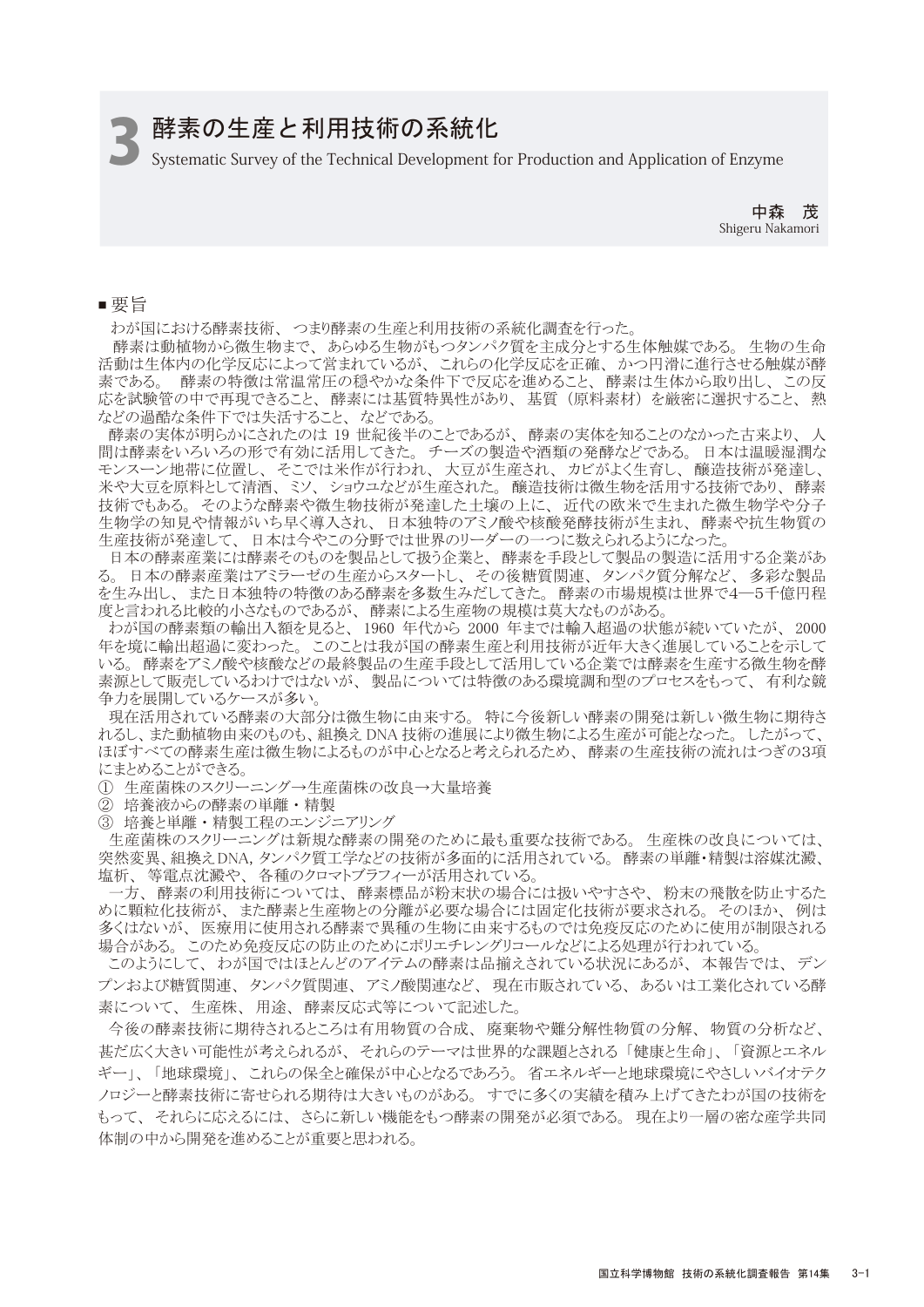## ■ Abstract

Current state of enzyme technology, including techniques for the production and application of enzyme, was systematically surveyed.

 Enzymes are living catalysts, namely biocatalyst possessed by all living organisms, from one-celled organisms to multi-cellular animals and plants. Almost all the activities of life within living bodies are maintained by chemical reactions. Enzymes catalyze these reactions precisely and smoothly. There are several characteristics of enzymes necessary for understanding enzyme technology : (a) they catalyze chemical reactions under mild conditions, namely at room temperature, neutral pH, and mild pressure, (b) they can be isolated from living bodies and be tested in test tubes, (c) they have substrate specificities and select the substrates strictly, (d) they have instability and lose activity in harsh conditions such as at high temperatures, (e) and so on.

 Humans have used enzymes effectively since prehistoric times without any specific knowledge about enzymes. It was in the late 19th century that understanding of the basic workings of enzymes was achieved.

 In Japan, which is located in a monsoon-prone area of eastern Asia with high temperatures and high humidity, molds as well as cereals such as rice and soybeans can grow well. As a result, various brewed products, such as Japanese sake, soybean paste (miso) , and soy-sauce were able to be manufactured using these materials. Thus, applications of enzyme technology and microbiology, namely, brewing techniques, have been developed especially in our country.

 These traditional Japanese techniques were combined with modern scientific and technical information about microbiology and molecular biology, especially related to antibiotic production techniques, developed in Europe and America. Various unique fermentation techniques have been established after World War II in Japan, such as fermentative production of amino acids, nucleotides, enzymes, antibiotics, and so on. This led to Japan becoming one of the current leaders of enzyme and fermentation technology in the world.

 The Japanese enzyme industry consists of two types of companies: those that supply enzymes, and those that produce various products made with enzyme technologies.

 The start of the Japanese enzyme industry was the production of amylase for the removal of paste, which was used for processing fibers. Thereafter, various enzymes such as those for sugar processing, hydrolysis of proteins, and so on, have been developed by original Japanese techniques.

The value of the world's enzyme supply in 2000 was estimated to be \44,200 billion, of which Japan occupied one-tenth, or about \400 billion. From 1970-1990, the amount of enzyme imported Japan exceeded the amount exported. However, the exports have exceeded imports since 1998. From this fact, we can see that Japanese enzyme techniques are progressing faster than those of other countries.

As most enzymes

Originate from microbial sources, the flow of the production techniques of enzyme can be summarized by the following three,

1) Screening of producing strains →improvement of producing strains →large scale cultivation → production of enzymes in culture liquid

- 2) Isolation and purification of enzymes from culture liquid
- 3) Plant engineering for large scale cultivation and isolation as well as purification.

 Mutations, recombinant DNA techniques, and protein engineering techniques have been applied to improve enzyme producing strains. Improved strains are introduced into large scale cultivations. Techniques to isolate enzymes from culture liquid include precipitation of enzymes by solvents, salting out, and by adjusting pH to isoelectric points.

 In order to purify enzymes, impurities of low molecular weight are removed by dialysis and membrane techniques such as ultra filtration. And further, enzymes are purified by the application of various types of chromatography.

 Enzyme granulation and immobilization techniques have improved enzymes use. Granulated enzymes were devised for the prevention of allergic accidents, which were caused by the scattering of powder enzymes among workers and consumers when powder enzymes were produced and used for detergent in 1960s. The immobilized enzymes were developed when enzymes were expensive, and separation of enzymes from substrates and products was necessary for repeated uses. Immobilized enzymes or enzyme-containing cells were mainly applied for the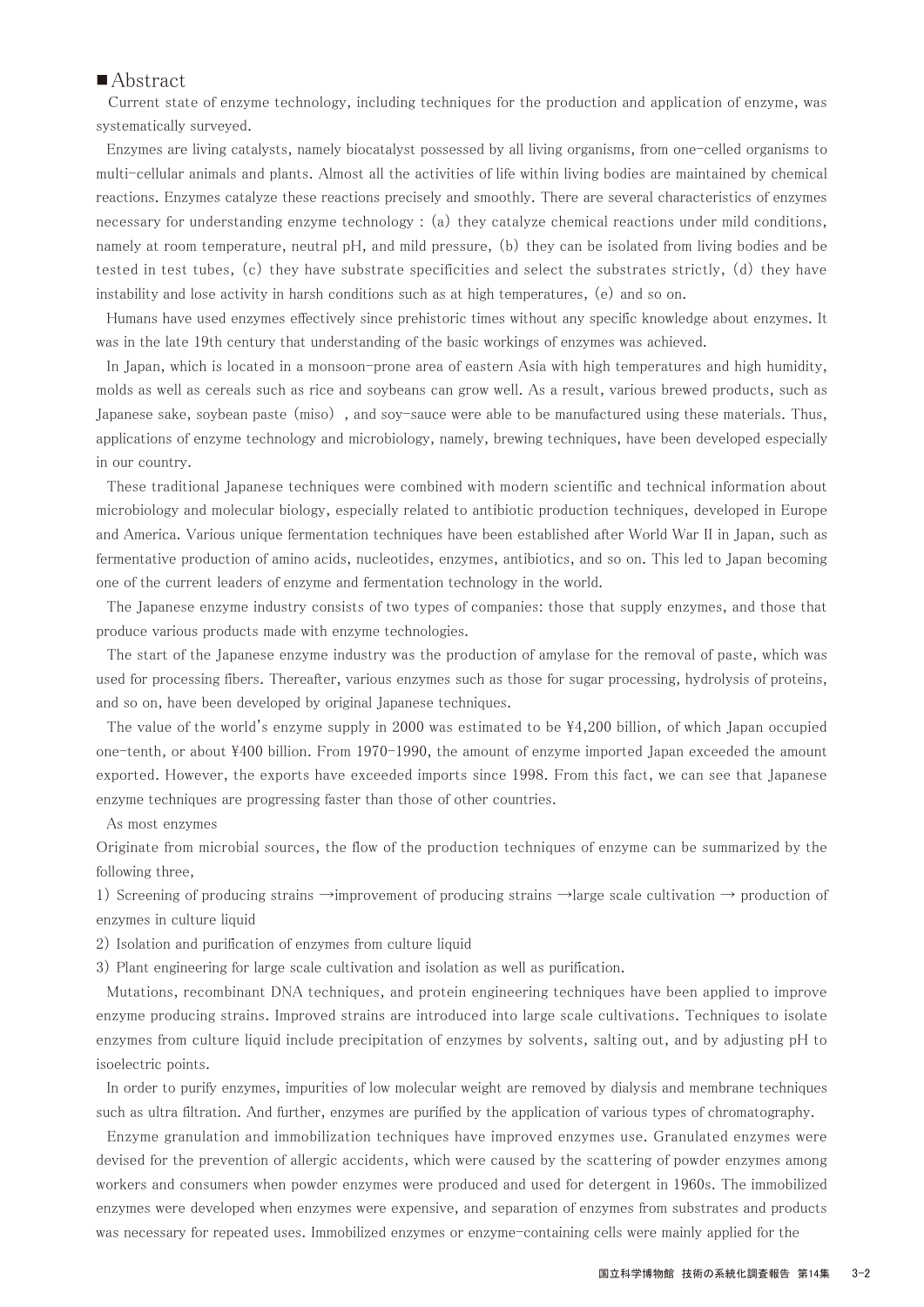production of useful materials, such as amino acids and nucleotides.

Almost all of these enzymes and related materials are available in Japan.

 This report outlines producer strains, culture conditions for production, enzymatic reaction formulas, uses, and so on, of enzymes, which are sold on the market or are used in practical production, were described.

 Environmentally friendly biotechnology and enzyme technology are expected to play a significant role in the security and preservation of life and health, resources and energy, and the environment-all topics of global concern today. To fulfill these expectations, discovery and development of novel enzymes will be essential. Further co-operation with universities and companies would bring fruitful and useful results.

| 1. はじめに               | 141 |
|-----------------------|-----|
| 2. 酵素についてー酵素の機能と特性ー   | 142 |
| 3. 酵素の産業利用の歴史         | 144 |
| 4. 日本の酵素産業の歴史とその特徴    | 146 |
| 5. 酵素市場               | 148 |
| 6.酵素の生産に関する要素技術の進歩 /  |     |
| 生産菌株の育種、大量培養、酵素の単離精製、 |     |
| 製浩装置とプロセス管理           | 149 |
| 7. 酵素の利用に関する要素技術 /    |     |
| 酵素の固定化技術、 酵素の顆粒化技術    | 153 |
| 8. 酵素の生産と利用(各論)       | 155 |
| 9. 酵素の生産と利用技術の系統化図    | 180 |
| 10. 今後の酵素技術の課題と展開     | 182 |
| 11. 謝辞                | 183 |
|                       |     |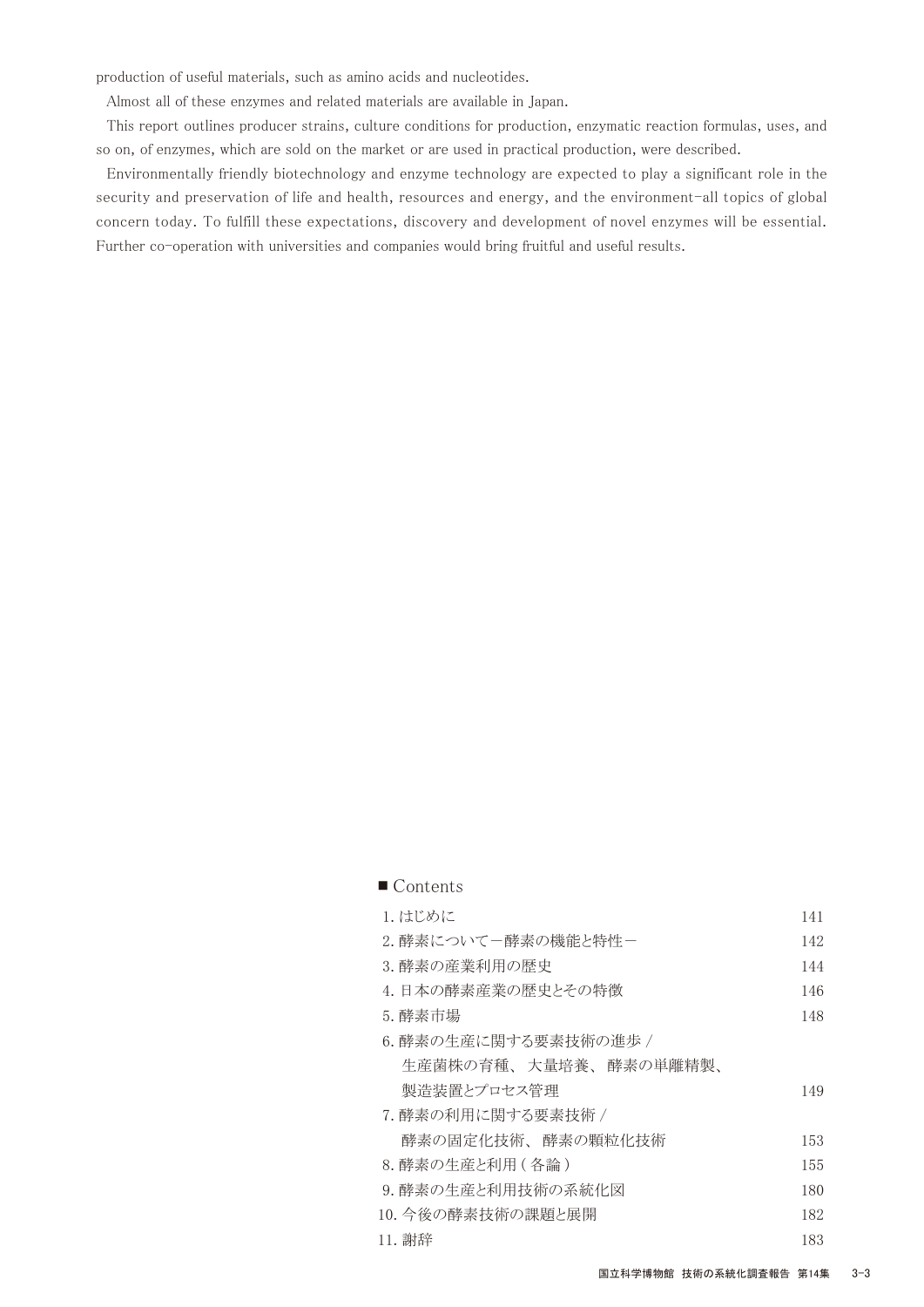# 自動車用液圧ブレーキ技術の系統化調査

4 A systematic survey of the teachnical development of hydraulic brake systems for road vehicles

林田 吉弘 Yoshihiro Hayashida

#### ■ 要旨

 1886 年に登場した最初のガソリンエンジン搭載車、ベンツ 「モトールヴァーゲン (Motorwagen)」 はパワートレー ンに設けたバンドブレーキ(外部縮小式ブレーキ)であった。 1904 年に発売された後継車の 4 輪車のベンツ・フェ ロ (Benz Vero) は、 後輪に外部からシューを押しつけるシューブレーキに戻っている。 1900 年前後はこの様な シューブレーキが普通であったが、 車の速度や質量が増してくると、 そのようなプリミティブなブレーキでは車を 制御するのは不可能となってくるのは当然であった。 1900 年前後には、 効きの良い外部収縮式ドラムブレーキ を後輪に搭載するようになっていった。 しかし外部収縮式ブレーキの持つ、ライニングが摩耗しやすいこと、ブレー キ力のアンバランスを生じ易いこと、 常用ブレーキと駐車ブレーキの両用が困難などの問題点が明らかになり、 次第に内部拡張式ドラムブレーキに取って代わられた。 1930 年代に米国でドラムブレーキのセルフサーボ効果 を利用するサーボブレーキ (デュオサーボブレーキ、 ユニサーボブレーキ) が生まれると、 その採用が急速に 拡大した。 サーボブレーキは 1960 年代後半まで常用ブレーキとして多用された。 現在でも後輪ディスクブレー キ装着車の駐車ブレーキとして使用されている。

 1920 年代まではブレーキペダルからメカニカルリンケージでドラムブレーキまで力を伝達する、 いわゆるメカニ カルブレーキであった。 メカニカルブレーキの大きな欠点は、 機械的損失が大きいこと、 各輪のブレーキ力のア ンバランスを生じることと、 前輪へのブレーキ装着が困難なことである。 これらの欠点を一挙に解決したのは、 1917 年米人マルコム ・ ロッキード (Malcolm Lockheed) が発明した 4 輪液圧ブレーキである。 液圧は前後の各 車輪へブレーキチューブを経てフレキシブルゴムホースで均等に伝達されるため、 効きのアンバランスが生じ難 く、また前輪の回動や車輪のバンプの影響を避けることができた。 この液圧ブレーキは 1921 年にデューセンバー グ A、1924 年には量産車として初めてクライスラー・シックスに装着された。 日本での本格的な液圧ブレーキの 導入は昭和 7 (1932) 年制定の標準型自動車が始まりである。 昭和 10 (1935) 年には量産化に成功し、 当 時発足したばかりのトヨタや日産にも採用されている。 このシステムはロッキードの完全なコピーであった。

戦後再開された自動車生産は朝鮮戦争の特需を経て復興し、昭和 30 年代にトヨタ、日産、日野、いすゞが 独自開発や欧米との技術提携で乗用車等の生産を本格化した。 ブレーキ部品メーカーも欧米のブレーキメー カーから技術を導入し、 アルミ合金製ブレーキシリンダ、 デュオサーボブレーキや直接式真空倍力装置などの 当時最新のブレーキの国産化を達成した。

昭和 28 (1953) 年ル・マン (Le Mans) の自動車レースでデビューしたオポーズド型ディスクブレーキが、欧 州でスポーツカーを中心に採用が増加した。 1960 年代後半にはオポーズド型の他に、 廉価なフレームタイプや 。<br>フィストタイプのフローティング ディスクブレーキが欧州で開発され、 時を経ずして日本メーカーも技術を導入し国 産車に採用された。 1960 年代に多用されたデュオサーボブレーキは昭和 40 (1965) 年代に、 高速から安定し たブレーキがかけられるディスクブレーキに取って代わられた。 ディスクブレーキはドラムブレーキに較べると安定 性に優れている反面効きは良くない。 そのため踏力をアシストする真空倍力装置の大出力化と、 その装着数が 拡大した。 2000 年には前輪ブレーキは 100%ディスクブレーキとなっている。 普通車では後輪も 75%がディスク 化されている。

 昭和 40 (1965) 年代は、米国でラルフ・ネーダーによる車の安全性に対する問題提起が市民運動に結びつき、 安全性への要求が高まった。 それは、 二重ブレーキ、 ブレーキ失陥警報装置の義務化、 プロポーショニング バルブの装着拡大などブレーキシステムの改良が進んだ。

 またこの時代は北米へ日本車輸出が急速に拡大した時代でもあった。 輸出が拡大したことによって貿易摩擦と いう政治経済的問題を惹起すると同時に技術的にはフローティング型ディスクブレーキの錆付き固着が大きな問 題となった。 冬期路面凍結を防ぐため五大湖周辺で道路に撒かれる融雪剤 (岩塩) が原因であった。 この問 題は日本車だけの問題ではなく同様のブレーキを装着した欧州車や米国車でも同じであったが、 これに対する 最初の回答は日本メーカーが行った。 しかし欧州のブレーキメーカーはスライド部を完全にシールしたスライド方 式とした一歩進歩したフローティング型を開発、 日本でもこの方式がやがて主流になり現在に至っている。

 本報告では取り上げなかった ABS (アンチロックブレーキシステム) は昭和 40 年代中頃から登場し、 現在は 殆ど 100% の乗用車に装着されている。 ABS の採用によりブレーキシステムの構成やマスターシリンダの構造に 影響を与えた。 ABS を更に進化させた ESC (電子姿勢制御システム、 Electronic Stability Control system) や EBD (電子ブレーキ力配分システム、 Electronic Braking force Distribution) はプロポーショニングバルブを不 要とした。

 本報告では主として乗用車用の液圧ブレーキの日本における技術的発展を、 世界の自動車技術の発展と、 法規制や社会的要求による影響を絡み合わせて考察した。 割愛した ABS などの電子システム、 大型車、 二輪 車のブレーキシステム、 重要構成部品である摩擦材の系統化は後日を期したい。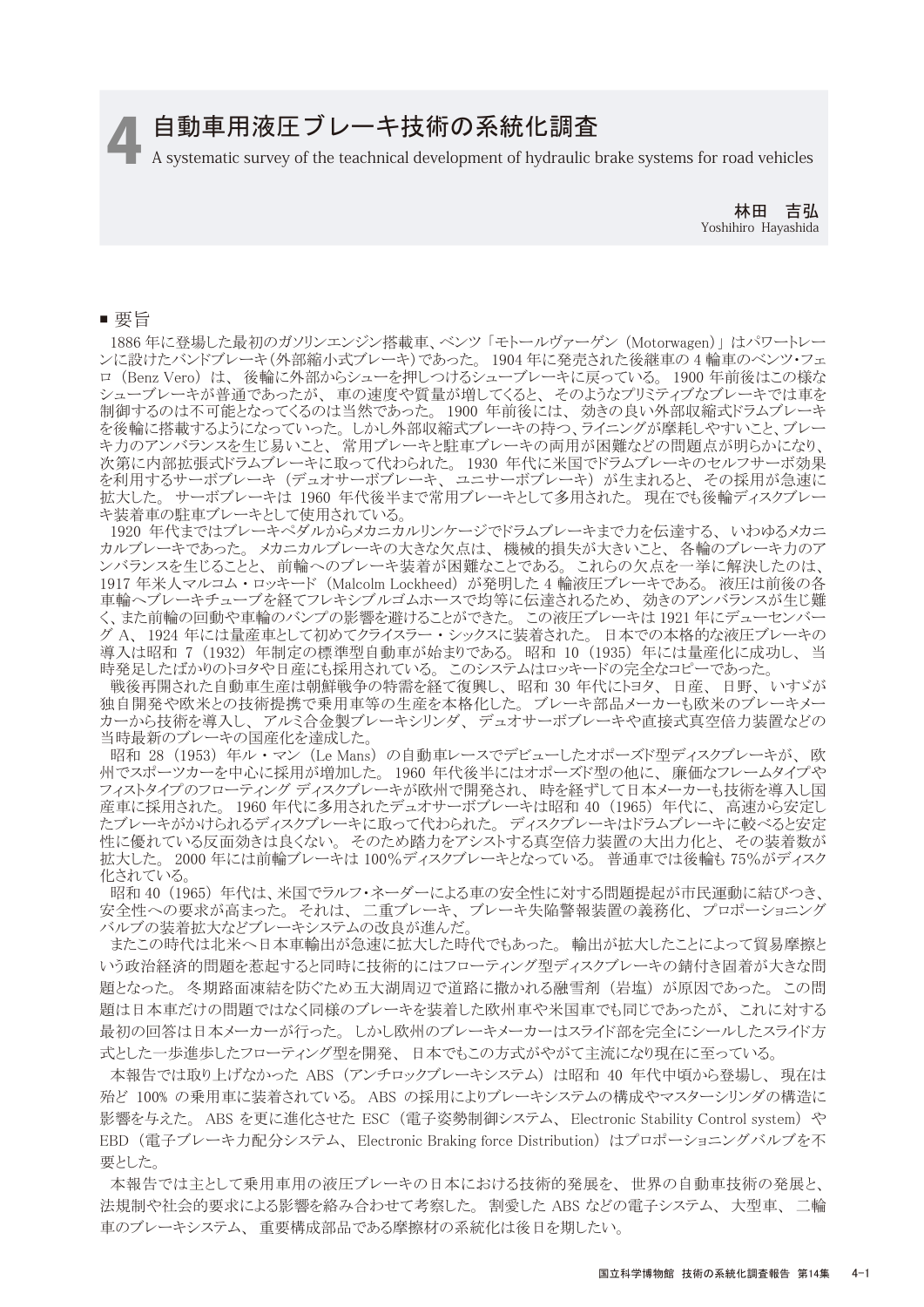#### ■ Abstract

 The first gasoline engine vehicle, the Benz "Motorwagen", was introduced in 1886 and had an external contracting brake in the power train unit. The Benz Vero, a four-wheel vehicle introduced in 1904 as a successor to the Motorwagen, utilized exterior shoe brakes on its rear wheels. Exterior shoe brakes were typical vehicle brakes used around 1900. However, as vehicles became faster and heavier, these primitive brakes could not control them well.

 Around 1900, the external contracting drum brake on rear wheels was gaining in popularity in the marketplace. However, due to concerns about it, such as tendencies for faster lining wear, brake force imbalance, and compatibility problems between the service brake and the parking brake, the brake was gradually replaced with internal expanding drum brakes. The servo brake (duo-servo or uni-servo brake) , which utilized the self-servo effect of the drum brake, was introduced to the U.S. market in the 1930s. The servo brake was widely adopted and used until the late 1960s. At present, the servo brake is still being used as a parking brake for vehicles with rear disc brakes.

 Until the 1920s, brake force was transmitted from the brake pedal to the wheel brakes by a mechanical linkage, i.e., a mechanical brake. The weaknesses of the mechanical brake included large mechanical loss, imbalance in brake force distribution to the wheels and difficulty of installation on front wheels. In 1917, American Malcolm Lockheed invented a four-wheel hydraulic brake system to solve these problems. The hydraulic pressure was transmitted equally to each of the wheel brakes, which were connected with a flexible brake hose through a brake tube. Consequently, imbalance in brake effectiveness did not occur, and the swivel effect of the front wheels and bump impact to the wheels were avoided. The first mass-produced hydraulic brake systems were then introduced by Duesenberg A in 1921 and by Chrysler six in 1924. In Japan, the hydraulic brake system was planned for standard type vehicles in 1932 and put into production in 1935. This Lockheed system was copied and implemented by the newly established companies Toyota and Nissan.

 Following World War II, the vehicle industry was revived through the Special Procurement boom provided by the Korean War. In the 1950s, Toyota, Nissan, Hino and Isuzu launched true mass production of passenger cars based on their own development and on technical licenses from European and/or American companies. Brake manufacturers in Japan also contracted with European and/or American manufacturers for technical licenses in order to localize state-of-the-art production of aluminum brake cylinders, duo-servo brakes and direct-acting vacuum boosters.

 The opposed disc brake, debuted at the Le Mans auto race in 1953, gained in popularity and was adopted mainly by sports-type vehicles in Europe. In the 1960s, besides the opposed type, the frame-type and fist-type floating disc brakes were developed and soon after, brake manufacturers in Japan implemented these technologies on Japanese OEM passenger vehicles. The duo-servo brake was used widely in the 1960s, but it was rapidly replaced by the disc brake, which had more stabilized braking performance under high-speed conditions. In general, the disc brake has better braking stability but is not significantly more effective than the drum brake. To use the disc brake, installation of the booster became popular to obtain greater output force. By 2000, disc brakes had been adopted on 100% of front brakes and at present, disc brakes are used for 75% of all rear brakes.

 Around 1965, Ralph Nader's vehicle safety initiatives aroused the grassroots civil rights movement in the U.S.. Consequently, many people were paying more attention to vehicle safety. As a result, technological improvements to brake systems moved forward, resulting in the dual circuit brake system, brake failure indicators, proportioning valves, etc.It is noted that the number of Japanese vehicles being exported to the U.S. was rapidly increasing at this time, and international trade interference was raised by the expansion of vehicle exports. At the same time, from a technical point of view, major problems occurred in North America such as corrosion on disc brakes. The corrosion was caused by the application of rock salt, a snow-melting agent scattered on roads around the Great Lakes to prevent icy conditions during the winter season. While this problem occurred not only on Japanese vehicles but also on American and European vehicles, Japanese manufacturers were the first to take action to seek a solution. However, the advanced solution that European manufacturers found, the complete sealed slide design, became the most popular one and even now is being used in Japan.

 The antilock brake system (ABS) , which is not specifically mentioned in this report, was introduced in 1971 and almost all vehicles now sold have ABS. This popularity of ABS has greatly influenced total braking system design as well as master cylinder structures. Furthermore, more advanced devices such as the electronic stability control (ESC) system and electronic braking force distribution (EBD) system make it unnecessary to use proportioning values.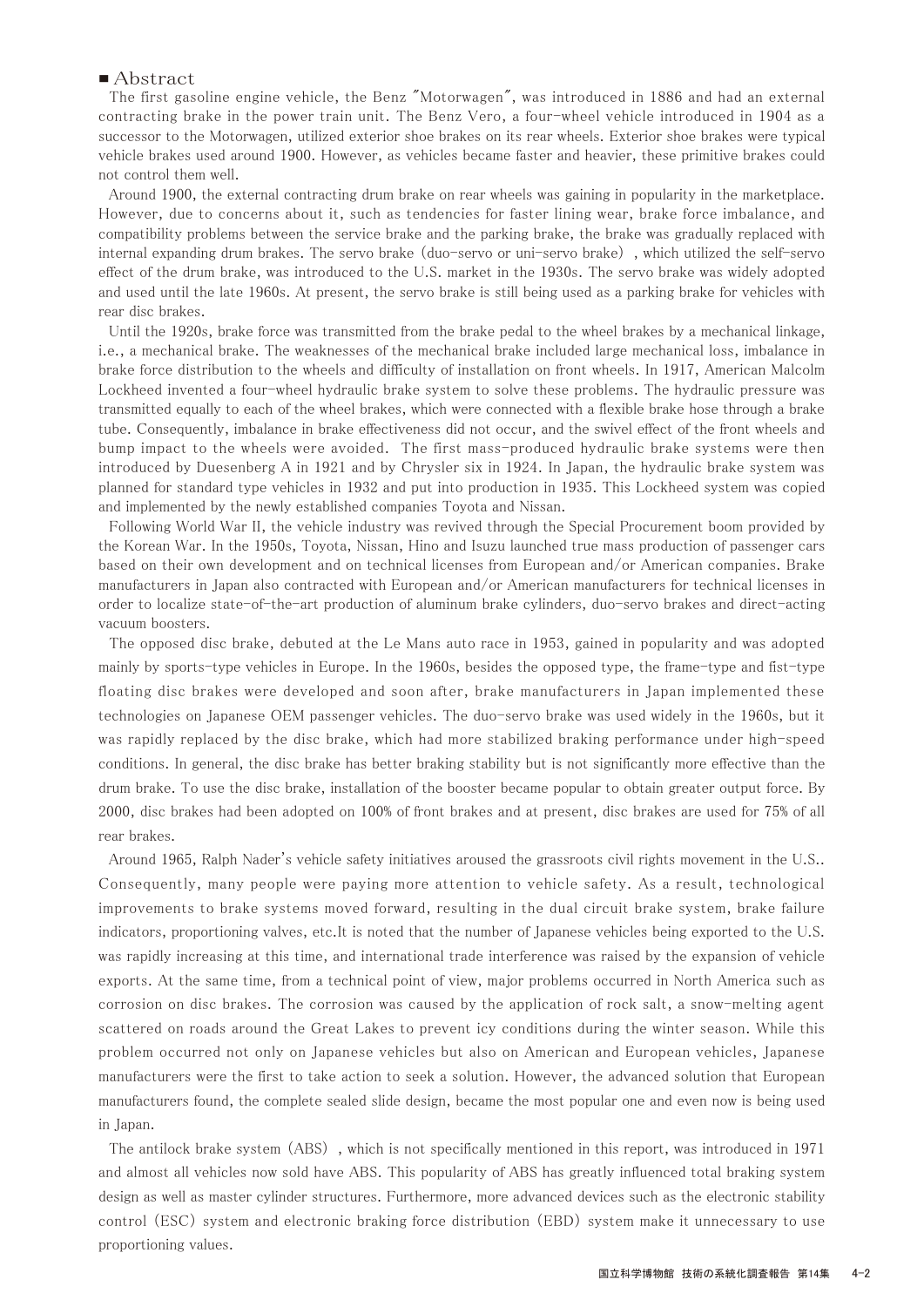This report provides an historical review from the technical point of view, mainly of the hydraulic brake in Japan combined with the evolution of global automotive technologies as well as influences by regulation and marketplace requirements. Relevant aspects omitted from this report, including electronic brake systems such as ABS, brake systems for large trucks and motorcycles, and friction materials that are a part of vital brake components, will be reported on in the future.

| 1. はじめに                 | 187 |
|-------------------------|-----|
| 2. 自動車用ブレーキシステムの原理と概要   | 188 |
| 3. ブレーキ前史               | 193 |
| 4.日本の揺籃期の自動車とブレーキ       | 196 |
| 5. 戦後の自動車工業の発達とブレーキ部品工業 | 202 |
| 6.ブレーキの構成要素別技術発展        | 206 |
| 7. ブレーキに関する法規制          | 248 |
| 8. ブレーキ技術の系統化とまとめ       | 251 |
| 謝辞                      | 252 |
| 付属資料                    | 253 |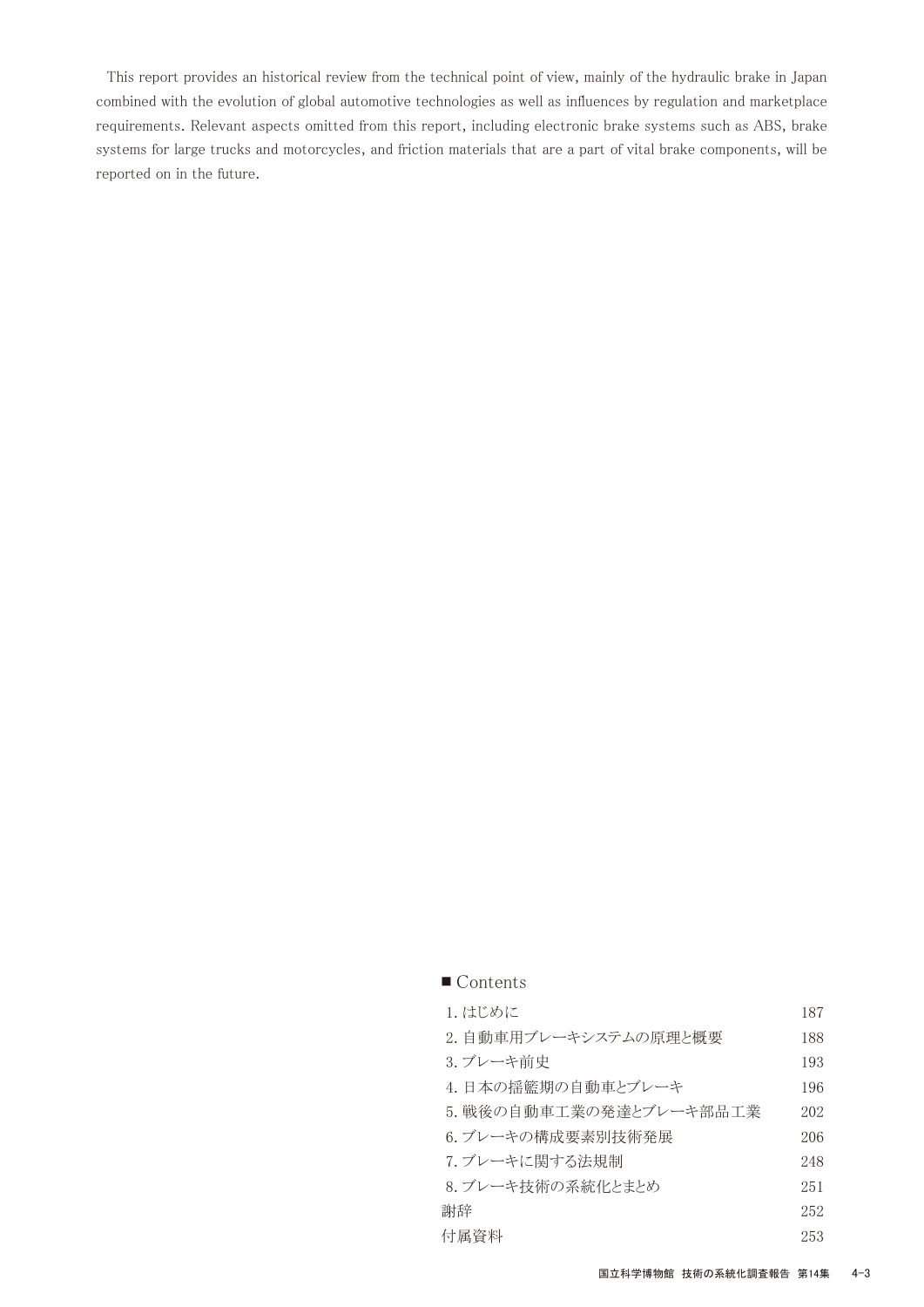# **■ ビール醸造設備発展の系統化調査**<br>■ Historical Development of Brewing Equipment

藤沢 英夫 Hideo Fujisawa

#### ■ 要旨

 日本における最初のビール醸造所の一つである 「スプリング・バレー・ブルワリー (Spring Valley Brewery)」 は、 明治 3 年 (1870 年) アメリカ人のウィリアム ・ コープランド (William Copeland) によって横浜山手の外国人居留 地に開設された。日本のビール産業の歴史はここから始まったといってよい。居留地の外国人から日本人へとビー ル消費が拡大していくにつれ、 日本人経営者によるビール事業への参入が相次いだ。 明治 33 年 (1900 年) には国産ビールのブランド数が 100 を超えるまでに増加した。一方、1873 年にカール・フォン・リンデ (Carl Paul Gottfried von Linde) が発明した冷凍機は、ホップのきいた爽快な香味の「ピルスナービール」の低温発 酵を工業的に可能とした。 ドイツを初め世界中に瞬く間に広まったこのビールは日本人の嗜好性にも合致し、 市 場の要求は急速にピルスナービールへと移っていった。 多額の資金を要するこの最新の設備 ・ 技術の導入は、 資本力を有する大手ビール会社以外には不可能であった。 これは明治 34 年 (1901 年) のビール税法の施行 と合わせて、 中小ビール会社の淘汰 ・ 再編を促す要因となり、 大手ビール会社数社による寡占体制が早い時 期に形成された。 これが日本におけるビール産業構造の大きな特徴である。

 当初の 「スプリング ・ バレー ・ ブルワリー」 のビール醸造設備は、 まだ中世ヨーロッパ時代から続いてきた古 来の酒造りのスタイルのものであった。 1760 年代 (イギリス) 以降、 欧州で展開された 「工業化」 の波がそれ を一変させた。 「蒸気機関」 や 「冷凍機」、 「酵母純粋培養装置」 といった機械の出現が、 伝統的なビール醸 造工程を一挙に近代化したのである。 勃興して間もない日本のビール産業も欧州のビール先進国、 特にドイツ の最新設備や技術によって容易に近代化を図ることができた。 以後、 急速なビール需要拡大の中で設備能力 の拡張を急ぐ日本のビール各社は、醸造設備の開発·製作を主としてドイツの設備メーカーに依存していった。

 ビール醸造設備は、 主として仕込や醗酵用の容器と加熱 ・ 冷却用の装置、 濾過装置などで構成されている。 基本的には汎用的な産業機械 ・ 装置を応用してビール醸造用に組み立てられた設備であるといってよく、 ビー ル醸造用として特殊なものは比較的少ない。 その意味で、 ビール醸造設備はいろいろな産業に共通した設備 ・ 技術の発展と連動しながら近代化を遂げてきたともいえる。

 日本のビール各社が終始追求していったのは、高度経済成長期を中心とした急激な需要に対応するための 「大 量生産」 であり、 そのための醸造容器の 「大型化」 であった。 これが日本のビール醸造設備発展における大 きな特徴である。 昭和 40 年(1965 年)に日本で開発された 500kl 規模の大型醗酵・貯蔵タンク「アサヒタンク」は、 日本における数少ない設備開発事例の一つである。 ビールにおける日本の開発力は、 むしろ市場 (消費者) を開拓する「商品開発」に向けられ、今日の多彩な「多品種商品」をもたらした。「壜詰・缶詰生ビール」や「発泡酒」 など、 時代の動きに合わせて従来にないジャンルの商品を創り上げた開発技術は日本独特のものであったとい える。

 本報告書は、 ビールの一般的理解のために 「日本におけるビール産業の発展推移 (第 2 章)」 と 「ビール製 造工程の概要(第 3 章)」を初めに紹介し、その後に本論の「ビール醸造設備の発展推移(第 4 章)」を記述した。

#### ■ Abstract

 The history of the Japanese beer industry began with Spring Valley Brewery, Japan's one of the first brewery. The Spring Valley Brewery was established by American William Copeland in an enclave of foreign residents in Yamate, Yokohama in 1870. As beer consumption in Japan increased, spreading from the foreign residents of Yokohama to the general population, the Japanese themselves became increasingly involved in the production of beer. By 1900, the number of Japanese breweries had reached over 100. Meanwhile, the refrigeration machine invented by Carl Paul Gottfried von Linde in 1873 enabled the industrial-scale application of low-temperature fermentation that produce the strongly-hopped, refreshing "Pilsner beer".The popularity of this pilsner beer spread rapidly, gaining fans throughout the world, including Germany. The taste was also a hit in Japan. This popularity brought on a rapid shift in the market demand for pilsner beer. However, procuring the advanced equipment and technologies that made pilsner beer possible required large amounts of capital, an investment that only major beer companies could hope to make. In addition to establishing a beer tax law in 1901, the need for capital to invest in equipment and technology accelerated the culling and restructuring of mid- and small-sized beer companies, which in turn resulted in the formation of a closed market early on, where only a small group of